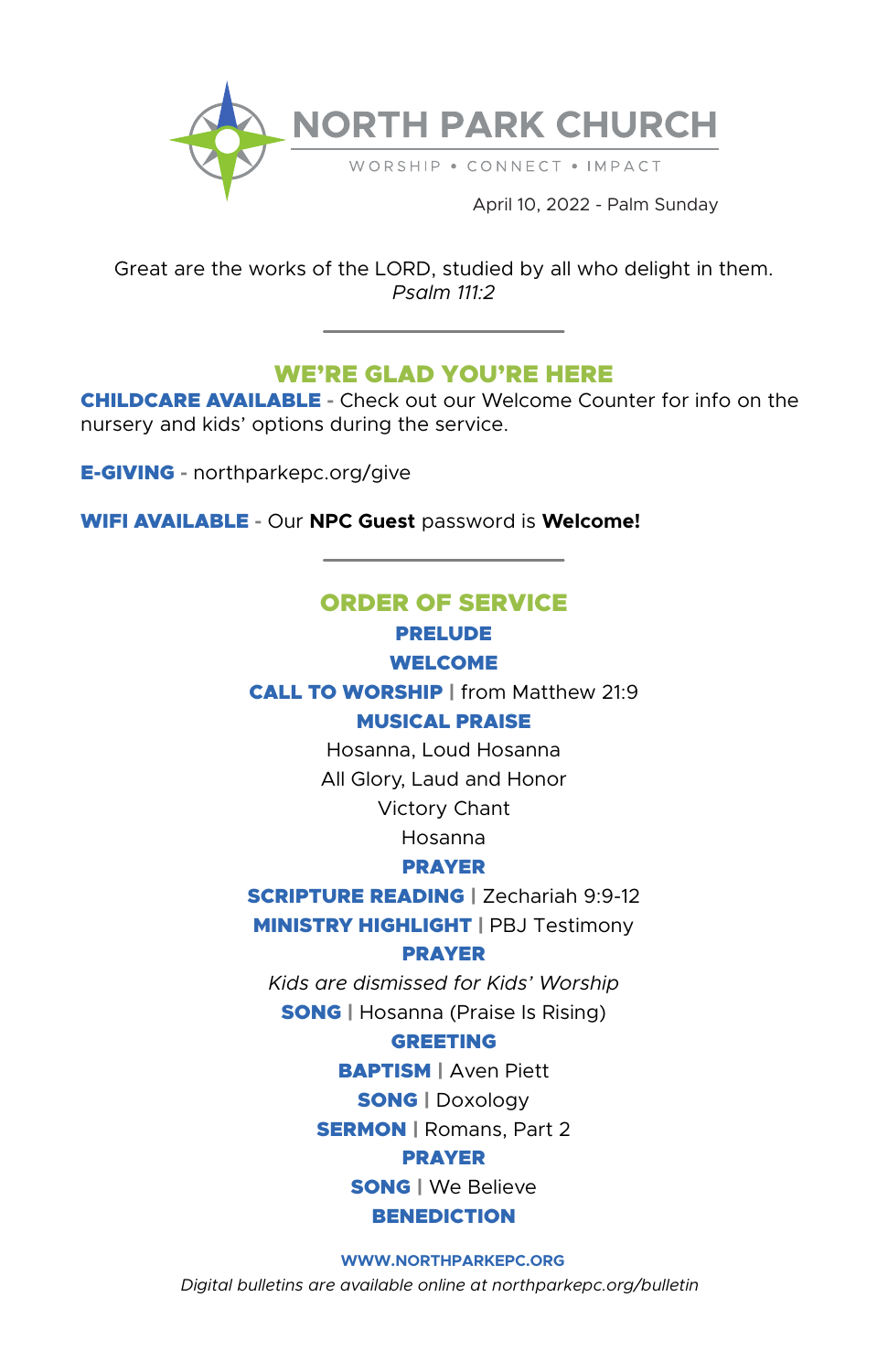## ROMANS, PART 2: GOSPEL CREED AND CREDENTIALS DAN HENDLEY | ROMANS 1:1-7

**SCRIPTURE REFERENCES** | New American Standard Bible is used unless otherwise indicated

#### *ROMANS 1:1-7*

Paul, a bond-servant of Christ Jesus, called as an apostle, set apart for the gospel of God, <sup>2</sup>which He promised beforehand through His prophets in the holy Scriptures, <sup>3</sup>concerning His Son, who was born of a descendant of David according to the flesh, 4who was declared the Son of God with power by the resurrection from the dead, according to the Spirit of holiness, Jesus Christ our Lord, 5through whom we have received grace and apostleship to bring about the obedience of faith among all the Gentiles for His name's sake, <sup>6</sup>among whom you also are the called of Jesus Christ; 7to all who are beloved of God in Rome, called as saints: Grace to you and peace from God our Father and the Lord Jesus Christ.

#### *EPHESIANS 3:7-8 ESV*

Of this gospel I was made a minister according to the gift of God's grace, which was given me by the working of his power.  $8$ To me, though I am the very least of all the saints, this grace was given, to preach to the Gentiles the unsearchable riches of Christ.

#### *ROMANS 10:9*

if you confess with your mouth Jesus as Lord, and believe in your heart that God raised Him from the dead, you will be saved.

*OTHER REFERENCES* | Romans 9:33 ESV, Romans 15:4, Luke 1:35, Acts 2:32, 36, Acts 5:30-31, Acts 17:31.

### ANNOUNCEMENTS YOUTH GROUP

## **TONIGHT | 6:30 p.m. | THIRD FLOOR**

Questions? Contact Taylor Brown (taylorbrown@northparkepc.org).

#### TREKKERS

## **TONIGHT | 4:30 P.M. | ROOM 112**

Trekkers is a fun ministry for all  $3-5<sup>th</sup>$  graders. Bring your Bible and a friend and come to enjoy dinner, fellowship, Bible study, and games with us as we learn to use what God has given you.

#### COLLEGE CARE PACKAGES

#### **DEADLINE: TODAY**

Later in April we will be sending care packages to our college students before their finals. Please pray for our students as they prepare for exams. If you would like to donate homemade cookies or other items to send, please sign up in the lobby. Questions? Contact Laura Osmond (osmond.laura@gmail.com).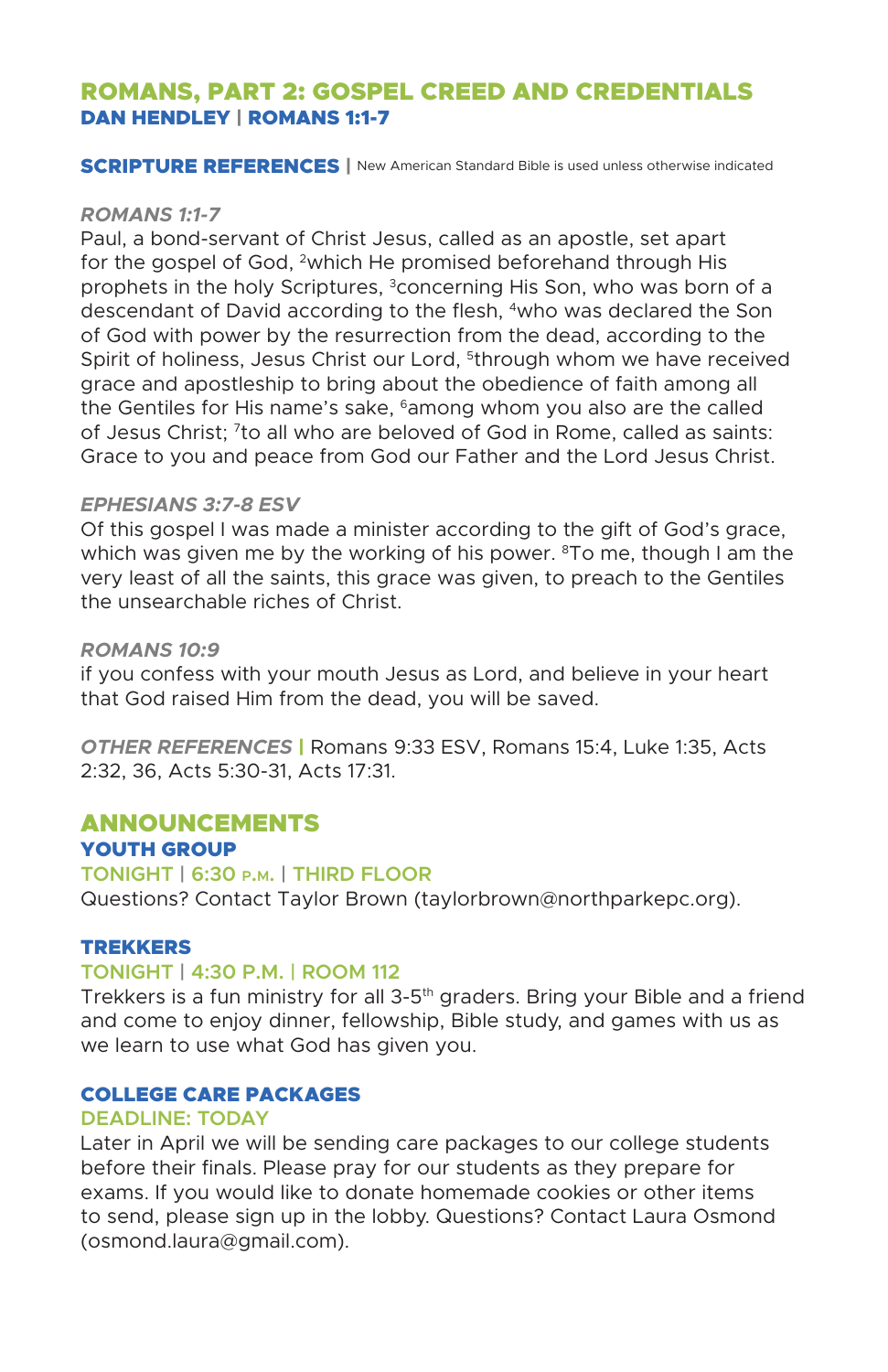### EASTER WEEK EVENTS

### **MAUNDY THURSDAY**

**THURSDAY, APRIL 14 | 7:00 p.m. | SANCTUARY** Communion service. No childcare. Not livestreamed.

## **RESURRECTION REFLECTION**

### **SUNDAY, APRIL 17 | 8:30 a.m. | AMPHITHEATER**

Join us for an early morning Easter service at the amphitheater in the woods followed by breakfast in the Blue Room. If you plan to join us for breakfast, sign up by emailing Pastor Ben (*benburkholder@ northparkepc.org*).

## **WORSHIP | 10:15 a.m. | SANCTUARY**

#### NP-SEE

#### **SUNDAY, APRIL 24 | 11:30 a.m. | BLUE ROOM**

We invite you to come, SEE, ponder, and delight in the amazing deeds of the Lord at NPC as we celebrate together. Lunch will be provided and will be a fun time, full of joy and laughter as we recount a small portion of God's abundant grace and goodness to us. Sign up in the lobby or online at *northparkepc.org/events*

#### NOMINATIONS

#### **DEADLINE: MAY 15**

Elder and deacon nominations are open until May 15. Send nominations to Pastor Dan (*danhendley@northparkepc.org*) or fill out a form and place in the box at the Great Awakening counter.

## VBS

#### **CAMPER REGISTRATION**

**Now - May 15 (only)!** Parents and grandparents are welcome to register their children, ages four through  $5<sup>th</sup>$  grade. Junior camp will cost \$40 per child and Senior camp's cost is \$55 per child. You can also register to volunteer on this same website. Check out *northparkepc.org/vbs* for more info.

### **LEGO BRICKS WANTED**

We're collecting LEGO Bricks for our Senior Camp Elective. If you have LEGO Bricks you are no longer using, please drop them off outside Kelly Laird's office.

#### **VOLUNTEERS**

We're still looking for volunteers to help make VBS Spark Studios 2022 AMAZING! Check the church website for ideas on how YOU can get involved.

#### SPRING CARE CALLS

The Tender Ties Team will be calling members who are not in a care group this month. Please welcome their phone calls.